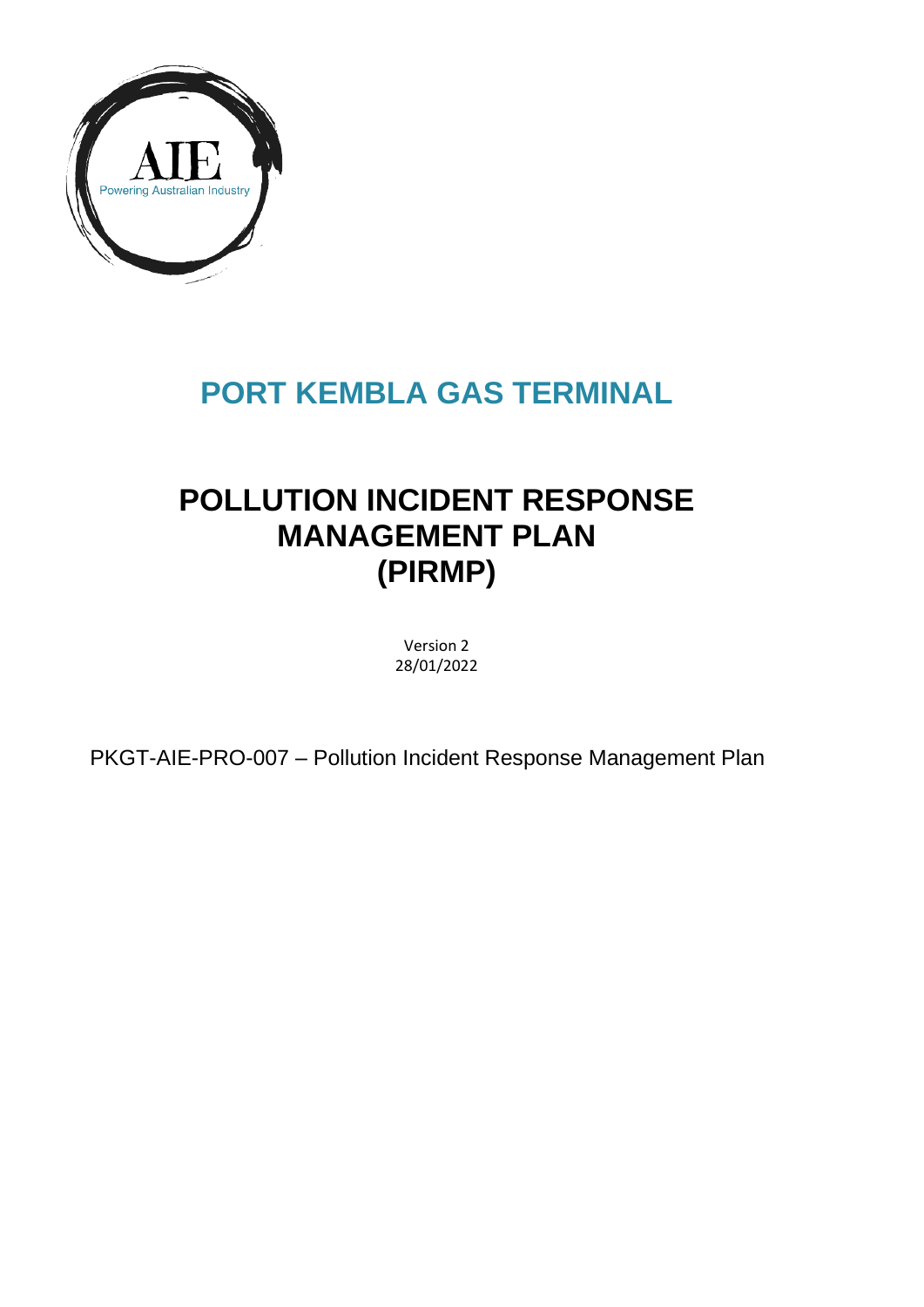#### **POLLUTION INCIDENT RESPONSE MANAGEMENT PLAN LICENCE NUMBER: 21529**

**Approved by:** Alexandra Lovell **Position/Title:** HSE Manager **Date:** 28 January 2022

#### **INTRODUCTION:**

Australian Industrial Energy (AIE) holds an Environment Protection Licence with the NSW Environment Protection Authority (EPA) for the Port Kembla Gas Terminal. As per the *Protection of the Environment Operations Act 1997* (the POEO Act), AIE must prepare, keep, test and implement a Pollution Incident Response Management Plan (PIRMP) that complies with Part 5.7A of the POEO Act in relation to the activity to which the licence relates.

If a pollution incident occurs in the course of an activity so that material harm to the environment (within the meaning of section 147 of the POEO Act) is caused or threatened, the person carrying out the activity must **immediately** implement this plan in relation to the activity required by Part 5.7A of the POEO Act. A copy of this plan must be kept at the licensed premises and be made available on request by an authorised EPA officer and to any person who is responsible for implementing this plan.

This Plan is made available on the AIE public website (ausindenergy.com)

NOTE: This plan has been developed in accordance with the *Protection of the Environment Operations Act 1997* and the Protection of the Environment Operations (General) Regulation 2009.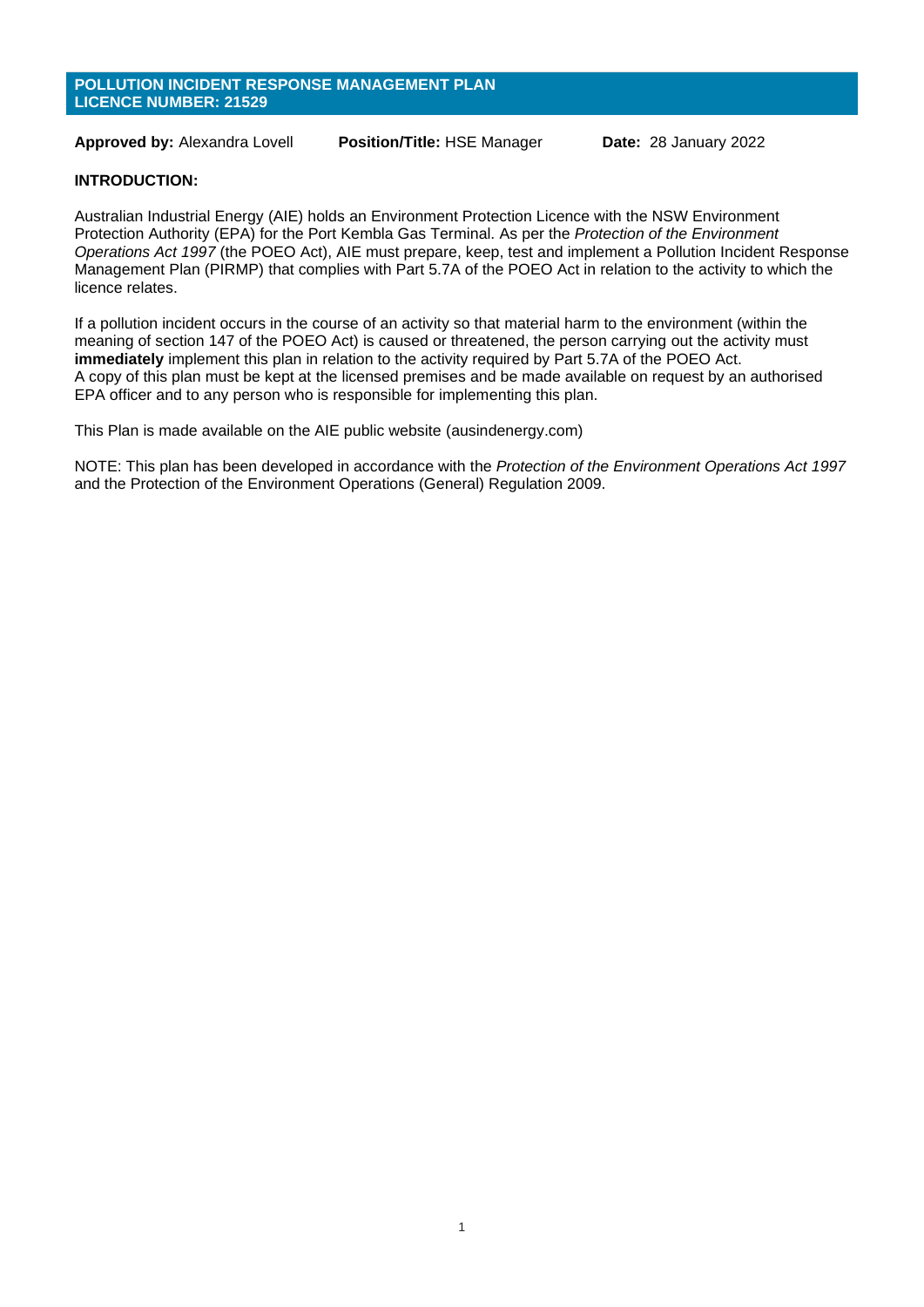| Name of licensee:<br>(including ABN)          | Australian Industrial Energy (AIE)<br>ABN 20 624 375 417                                                                                                                                                                                       |
|-----------------------------------------------|------------------------------------------------------------------------------------------------------------------------------------------------------------------------------------------------------------------------------------------------|
| <b>EPL number:</b>                            | 21529                                                                                                                                                                                                                                          |
| Premises name and address:                    | Port Kembla Gas Terminal<br>Port Kembla Road<br>Inner Harbour, WOLLONGONG NSW 2500                                                                                                                                                             |
| <b>Company or business contact</b><br>details | <b>Name:</b> Alexandra Lovell<br><b>Position or title: Health, Safety and Environment Manager</b><br><b>Business hours contact number/s: 0413 250 961</b><br>After hours contact number/s: 0413 250 961<br>Email: Alex.Lovell@ausindenergy.com |
| Website address:                              | ausindenergy.com                                                                                                                                                                                                                               |
| Scheduled activity/activities on<br>EPL:      | Contaminated soil treatment<br>Crushing, grinding or separating<br><b>Chemical Storage</b>                                                                                                                                                     |
| Fee-based activity/activities on EPL:         | Contaminated soil treatment<br>Crushing, grinding or separating<br>Petroleum products storage                                                                                                                                                  |

## **Notification of relevant authorities**

If the incident is classified as an emergency, activate the site's emergency response plan and call 000. Ensure notification as required for a "material" pollution incident (see notes below)

| <b>Agency</b>                                                         | <b>Contact Number/s</b>                                                                |
|-----------------------------------------------------------------------|----------------------------------------------------------------------------------------|
| Fire & Rescue NSW / Rural Fire Service                                | 1300 729 579 (reporting only)<br>000 (if on ground response required)                  |
| <b>EPA</b>                                                            | 02 4224 4110 (Wollongong Office)<br>131 555 (24 hours)                                 |
| NSW Health (Wollongong Public Health Unit)                            | 02 4222 5000 (Illawarra Branch - ask for Public Health<br>Officer on call)             |
| <b>SafeWork NSW</b>                                                   | 131 050 (24 hours)                                                                     |
| <b>Wollongong City Council</b>                                        | 02 4227 7111 or 1300 557 980                                                           |
| <b>Port Authority of NSW</b>                                          | 02 4275 0197 (Vessel Traffic Services Centre (VTSC) 24<br>hours), VHF Channels 16 & 11 |
| <b>NSW Department of Planning, Industry and</b><br><b>Environment</b> | Email notification compliance@planning.nsw.gov.au                                      |
| <b>NSW Ports (Port Kembla)</b>                                        | 02 9316 1190 / 0408 015 185                                                            |

Notes:

The site's emergency response plan will be produced, administered, and implemented by the Principal Contractor. It will be reviewed by AIE.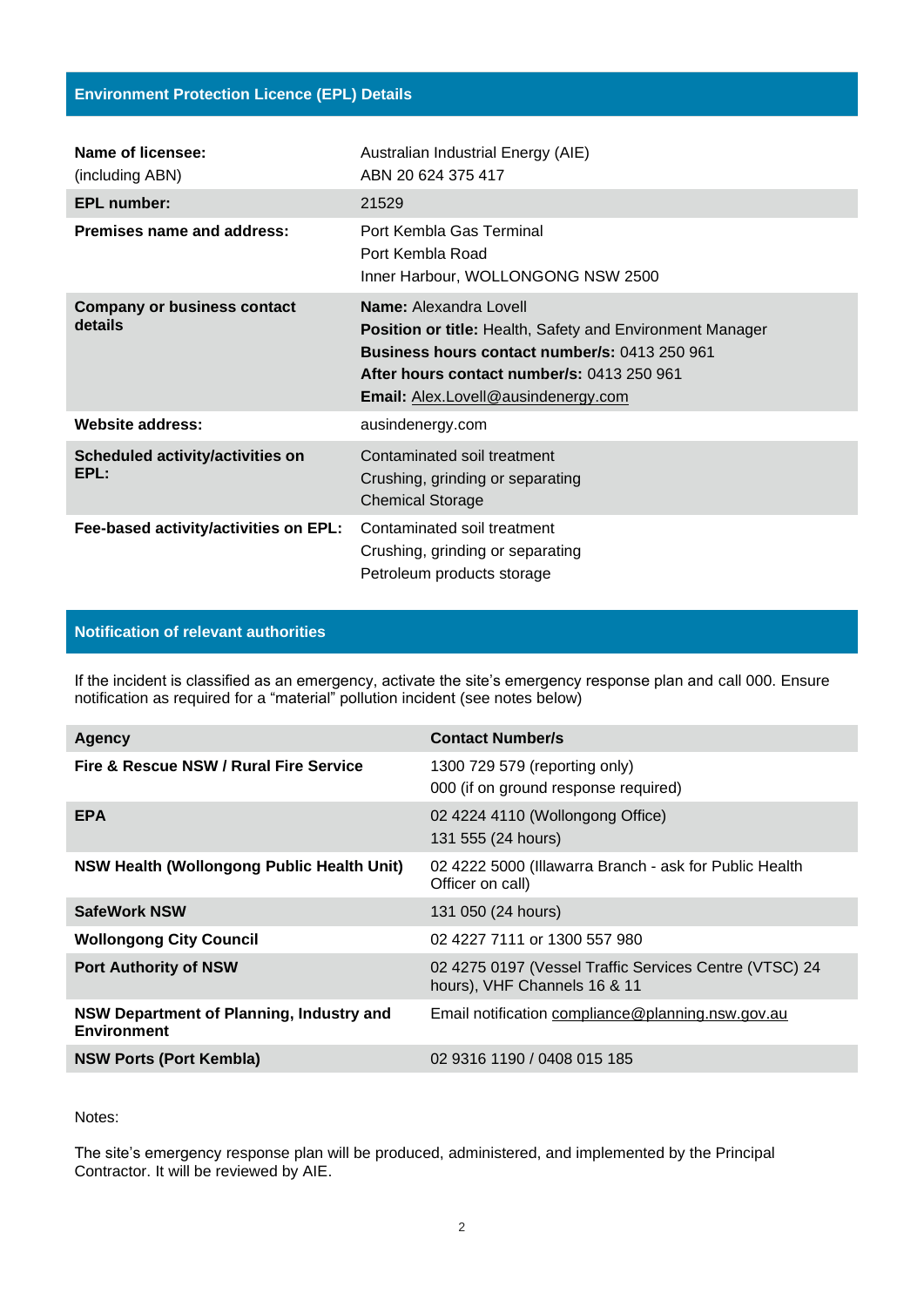The NSW POEO Act requires "material" pollutions incidents to be reported to the EPA, the Ministry for Health, FRNSW, SafeWork NSW and the relevant local council.

Port Authority of NSW is responsible for the movement of vessels into and out of the port of Port Kembla as well as managing information, organising vessel traffic and providing navigational assistance through the 24 hour VTSC. Port Authority is also responsible for the provision of emergency response in designated NSW State Waters (as defined in the *Marine Pollution Act 2012*). Port Kembla Harbour is designated State waters under the *Marine Pollution Act 2012*. Under the *Marine Pollution Act 2012*, marine pollution incidents are required to be reported to Port Authority of NSW who are responsible for co-ordinating initial assessment and response in Port Kembla. Port Authority of New South Wales will co-ordinate emergency response in the marine areas of the port and will provide information on request to assist ships' masters for advice and services available in the port or locality

The conditions of Consent for the PKGT require notification to the Department of Planning, Industry and Environment for any incidents on the site which causes or threaten to cause material harm.

The conditions of the Agreement for Lease require notification to NSW Ports for reportable incidents as defined under the POEO Act.

#### **Community and Neighbour Notification**

Where required, AIE will utilise the following mechanisms to notify and update community and neighbours of a significant pollution incident:

- Telephone call to the number documented below
- Door knock of surrounding private residents where required
- Presentation to surrounding businesses where required
- Local media release (where appropriate)
- Notification and updates via the AIE website (where necessary)

| <b>Neighbouring Stakeholder</b>      | <b>Contact Name</b>                                 | <b>Contact Details</b>                                           |
|--------------------------------------|-----------------------------------------------------|------------------------------------------------------------------|
| BlueScope Steel (Port Kembla)        | Environment Office on call                          | 02 4275 7522 (24 hours - ask for<br>Environment Officer on call) |
| Grain Corp - Berth 105               | Control Room                                        | 02 4222 6408                                                     |
| Quattro - Berth 103                  | Control Room / Operations<br>Supervisor             | 02 4227 1296 / 0497 075 821                                      |
| Sydney Water Recycled Water<br>Plant | <b>Emergency Line</b>                               | 13 20 90 (24 hours)                                              |
| Port Authority of NSW                | <b>Vessel Traffic Services</b><br>Centre - 24 hours | 02 4275 0197                                                     |
| <b>NSW Ports</b>                     | Port Kembla Environment<br>Manager                  | 02 9316 1190 / 0408 015 185                                      |
| AAT Car Terminal - Berth 106         | <b>Terminal Manager</b>                             | 0417 069 358                                                     |
| Port Kembla Coal Terminal            | Control Tower - 24 hours                            | 02 4221 1807 / 02 4221 1812                                      |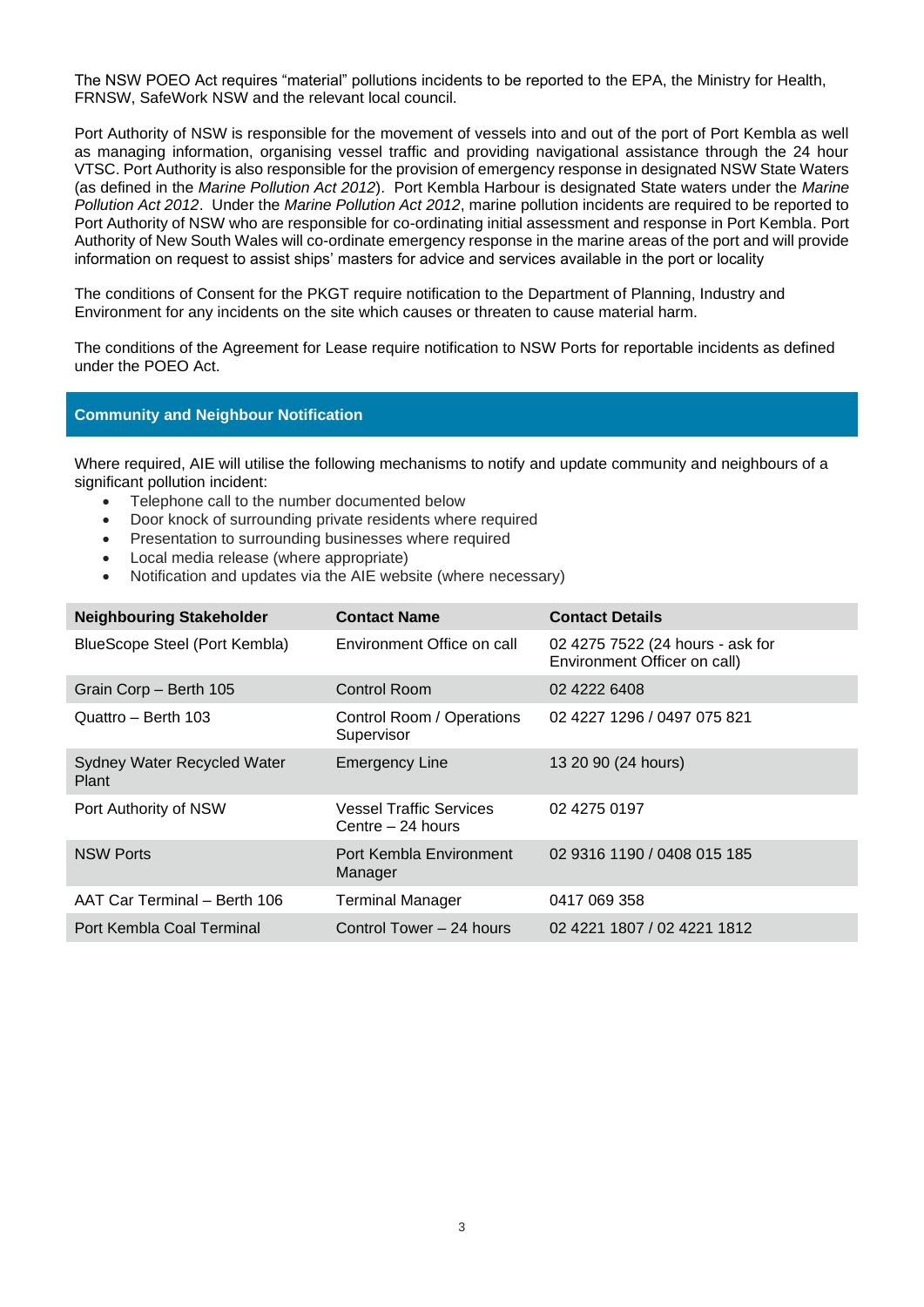#### Maps



Below is a map showing, location of the premises, surrounding area likely to be affected by a pollution incident, location of potential pollutants on the premises